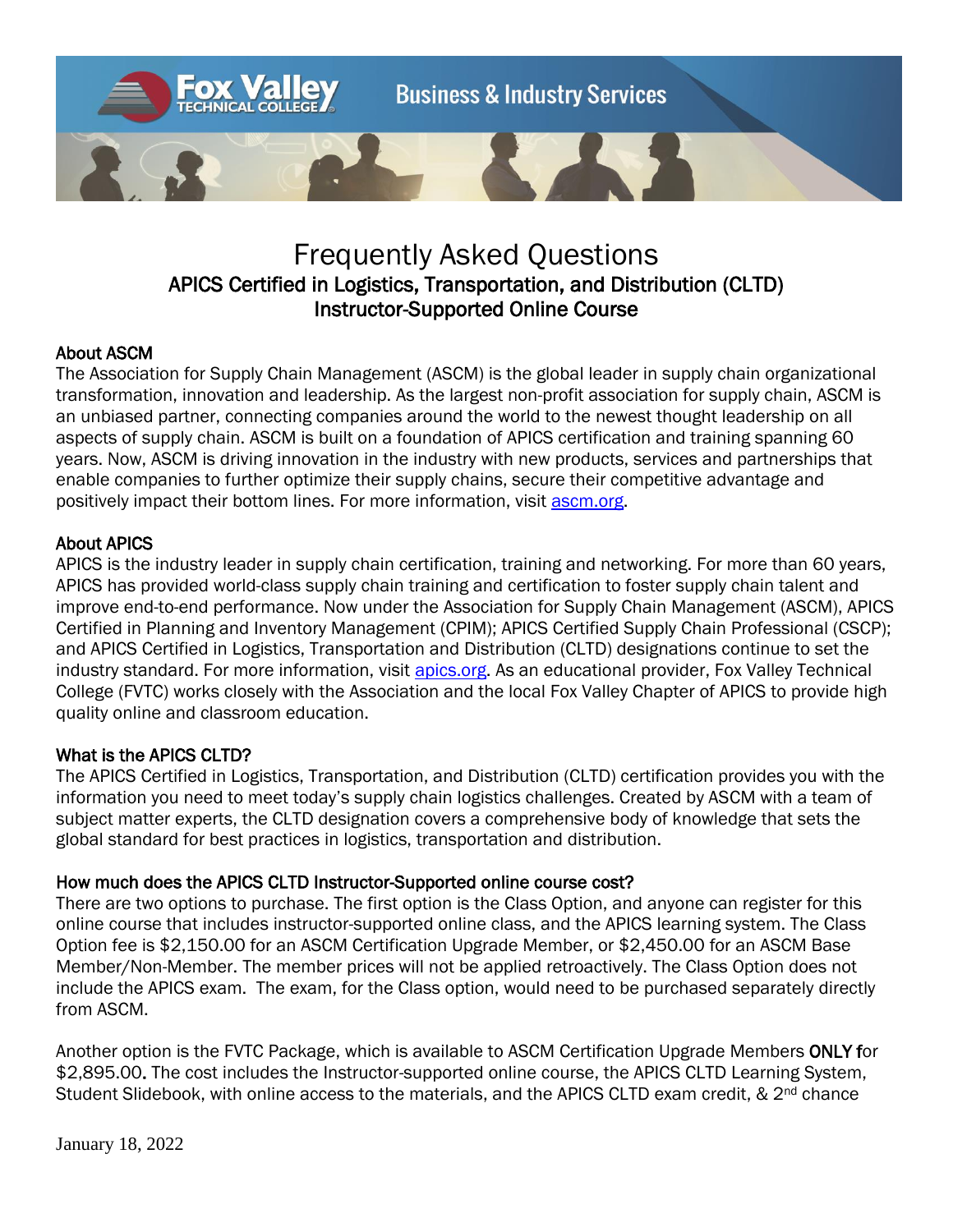exam (restrictions apply). Prior to gaining access to the course and receiving materials, the course fee must be paid in full or other payment arrangements must be completed.

## How do I become an ASCM Certification Upgrade Member?

There are many benefits to becoming an ASCM Certification Upgrade Member. Please go to the ASCM website at [www.ascm.org/membership](http://www.ascm.org/membership) for more information, and to purchase your membership online, or call ASCM directly at 773-867-1777 for more information.

## Do I schedule my exam through Fox Valley?

No, the ASCM exam is proctored by another organization authorized by ASCM. For information about the CLTD exam process, please visit the [APICS website.](http://www.apics.org/credentials-education/credentials/cltd/exam-process)

## Can I take the APICS exam online?

APICS exams are administered by Pearson VUE. In 2021 the option of onVUE online proctoring became available. For more information go to<https://home.pearsonvue.com/apics>.

## Are these "live" instructor led sessions or taped?

These are not live sessions, so you can login when it is convenient for you and complete your work throughout the week. Due to the wide geography of our students, it is difficult to have live sessions which work at a time convenient for all. Our course is designed to provide a variety of micro learning activities which aid in providing additional context, examples, and application to the APICS learning system reading assignments. These also improve on distance learning success for busy adult learners. The activities include slide player presentations with audio, interactive learning activities and games (drag & drop, sorting, or branching exercises), video content from targeted YouTube channels, Films on Demand subscription services, weekly vocabulary review matching exercises, and weekly multiple-choice assessments. You will also participate in a weekly assigned discussion board forum and connect with your class peers and instructor on critical course concepts. For a virtual tour of Week One of the course, please see the drop down for "Virtual Tour" on our CLTD webpage.

## How much time will I spend each week completing the reading and assignments?

The amount of time that an individual will need to devote to study each week varies, based on the individual's learning style and experience with the subject matter. Many students report spending between 6 and 8 hours each week reading and participating in this course. Some students will require more time, and some students work through the course much quicker if time allows.

## When is the online class available?

Prior to gaining access to the course and receiving materials, the course fee must be paid in full or purchase order information must be completed. Each student has access to all online course activities at the time the course welcome letter is sent (approximately five days prior to course start date.) Our Instructor-Supported Online courses are asynchronous, meaning that the course content and activities are available to the student at their schedule. Courses are available 24/7. While there are weekly deadlines for graded activities, the individual activities can be completed at any time during the week, and most can be repeated for continued review.

## How do I contact my instructor to ask questions? What type of experience do they have?

An instructor is assigned to each course, and contact information will be provided once you have access to the online Blackboard course. Instructors are available via email, or by phone appointment as necessary.

The instructor's role is facilitating and summarizing discussions, reviewing and grading course assignments, providing feedback, and mentoring you through your studies and exam preparation.

January 18, 2022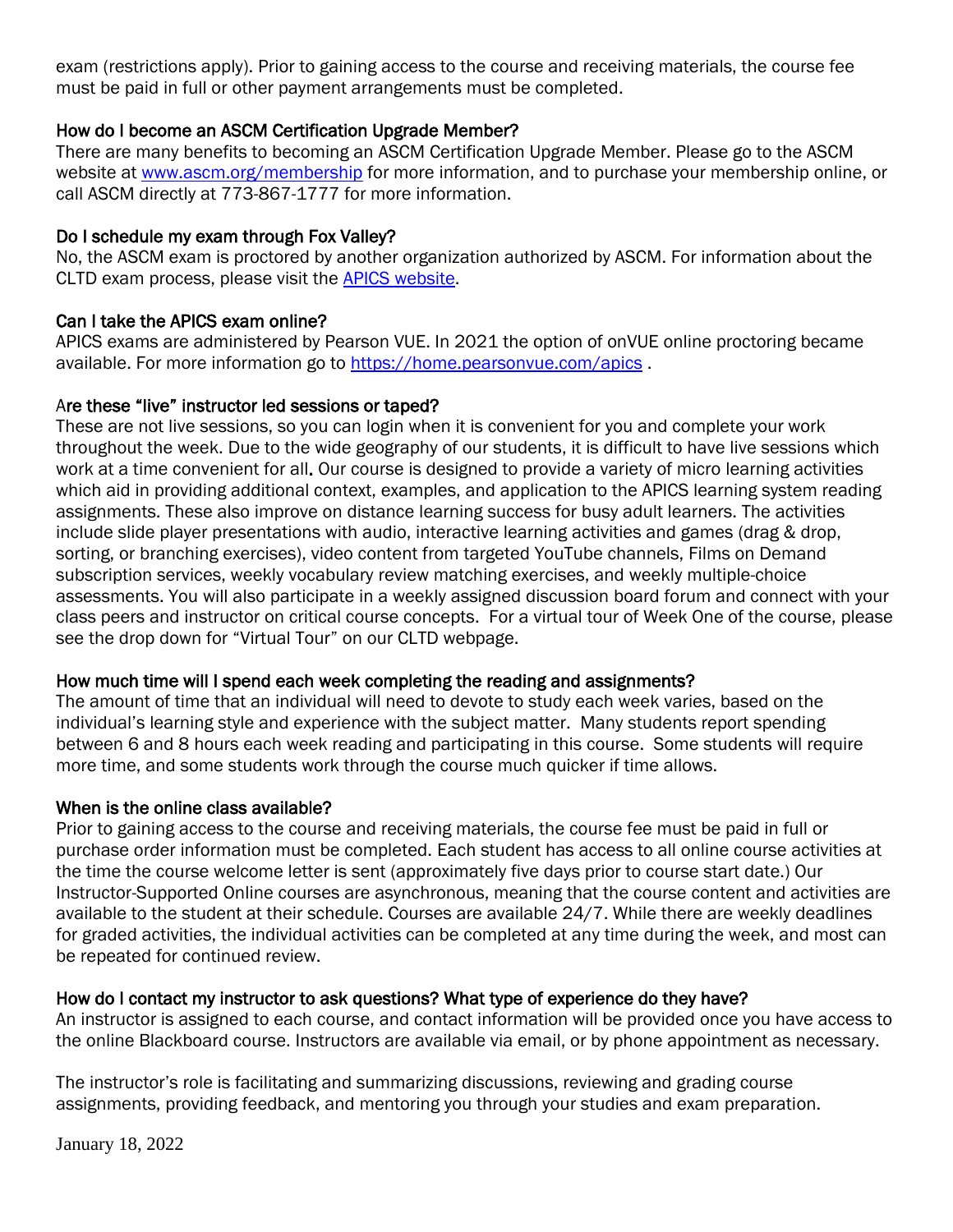Our instructors are all supply chain industry experienced, APICS certified, and meet our college requirements for Faculty Quality Assurance. Many are also certified through the APICS Instructor Development Program. You may view individual instructor biographies on the Virtual Tour.

## Are there "structured" date/times for the sessions or can we go at our own pace?

There are no structured meeting times (not a webinar course, no one time everyone has to log in), but the course is organized into a schedule of 12 weeks. Students who wish to progress ahead of the rest of the class for assignments are welcome to do so, but a primary component of the course involves the interaction and discussion with other group participants in weekly discussion board assignments. Those students who wish to progress ahead may miss out on some interaction with course peers.

## How much interaction will I have with an instructor?

Your instructor will review and provide feedback to your assignments and discussion board posts typically within one day after due date. For general email or telephone inquiries, expect a response within one business day (depending on the time of inquiry.) All instructors post office hours and preferred method of contact, along with course announcements if their hours will vary during a given period.

## How many weeks do I have to complete the course?

You have 12 weeks with your instructor's assistance. You will also be provided with an additional four weeks of access to the FVTC Blackboard course materials after the course end date. You will maintain access to the [https://apics.partnerrc.com](https://apics.partnerrc.com/) portal for one year from the date of initial log in.

## Does the APICS Learning System have an online component?

Yes, it does. Seven days prior to the class start date you will receive an email from APICS Learning System Customer Care. This email will instruct you to create your username and password for the web-based component of the APICS learning system at [http://apics.partnerrc.com.](http://apics.partnerrc.com/) Once you activate your Learning System account, you have the ability to view the digital version of the materials online right away with the E-Reader.

# What if I already purchased the APICS CLTD Learning System?

You can email us at [APICSOnline@fvtc.edu](mailto:APICSOnline@fvtc.edu) to let us know that you are interested in the APICS CLTD Instructor-Supported Online course and let us know that you already have your Learning System. Please provide the following information in your email so we can check your eligibility for a discount: first and last name, address, phone number, email address you provided when you purchased the Learning System, year of learning system and the date you purchased the learning system if known. We will then check to see if you qualify for a discount on the Class Option course fee. This discount **does not** apply to the Package Option.

## If registered on-line, do we get hard copy participant materials, etc.?

Yes, you receive a hard copy of the materials. The CLTD learning system (2 books) and student slidebook, is included in the Fox Valley courses. Other copyright-cleared supplementary materials are available via PDF from the FVTC course. However, the learning system provides the majority of reading content for the course.

## Are there any extra fees or cost related to the books?

Unfortunately, we have no control of charges, such as duties, tariffs, taxes imposed by the "Ship To" country. There may be additional charges for international book orders. This is the responsibility of the recipient to pay these costs.